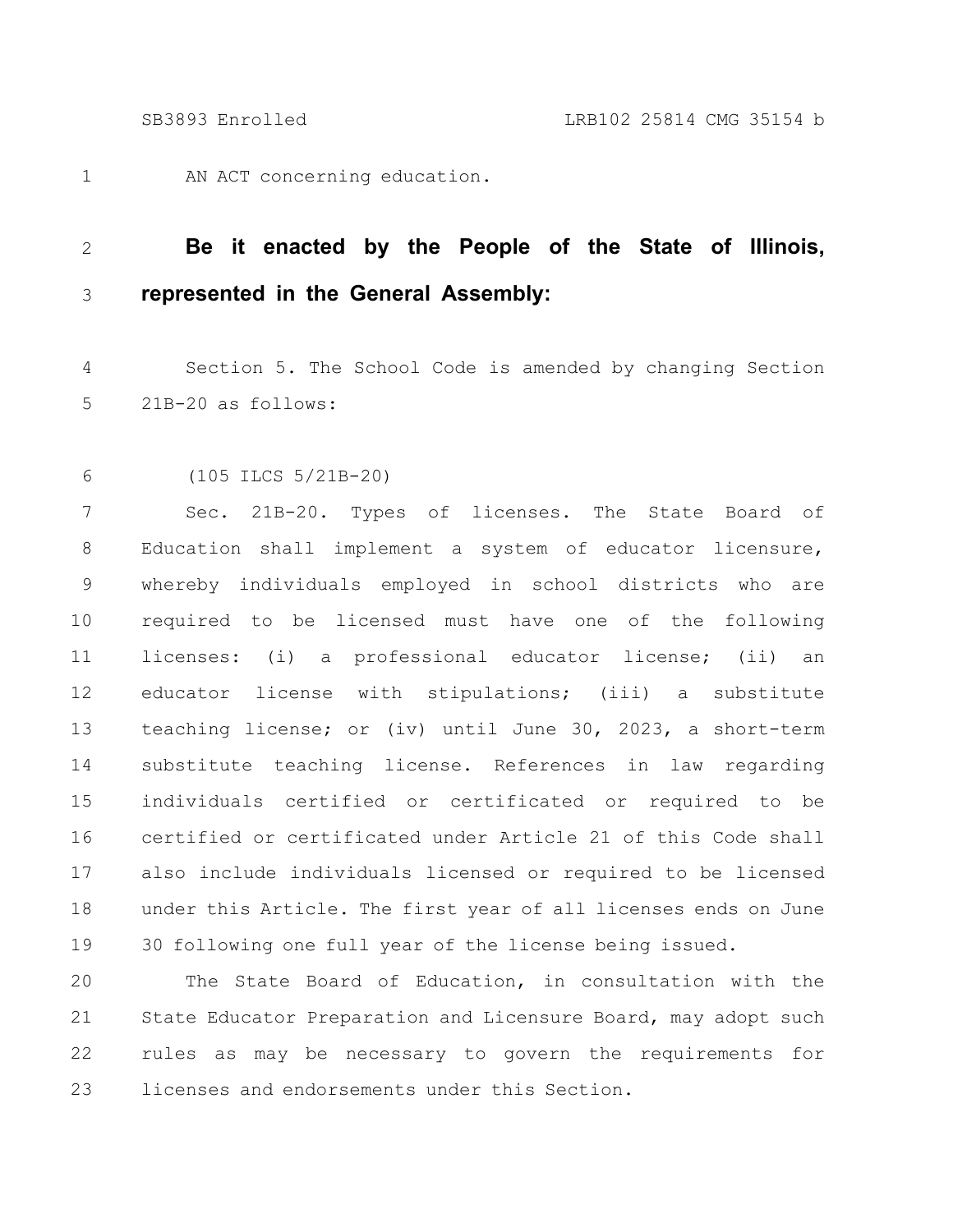## SB3893 Enrolled - 2 - LRB102 25814 CMG 35154 b

(1) Professional Educator License. Persons who (i) have successfully completed an approved educator preparation program and are recommended for licensure by the Illinois institution offering the educator preparation program, (ii) have successfully completed the required testing under Section 21B-30 of this Code, (iii) have successfully completed coursework on the psychology of, the identification of, and the methods of instruction for the exceptional child, including without limitation children with learning disabilities, (iv) have successfully completed coursework in methods of reading and reading in the content area, and (v) have met all other criteria established by rule of the State Board of Education shall be issued a Professional Educator License. All Professional Educator Licenses are valid until June 30 immediately following 5 years of the license being issued. The Professional Educator License shall be endorsed with specific areas and grade levels in which the individual is eligible to practice. For an early childhood education endorsement, an individual may satisfy the student teaching requirement of his or her early childhood teacher preparation program through placement in a setting with children from birth through grade 2, and the individual may be paid and receive credit while student teaching. The student teaching experience must meet the requirements of and be approved by the individual's early childhood 1 2 3 4 5 6 7 8 9 10 11 12 13 14 15 16 17 18 19 20 21 22 23 24 25 26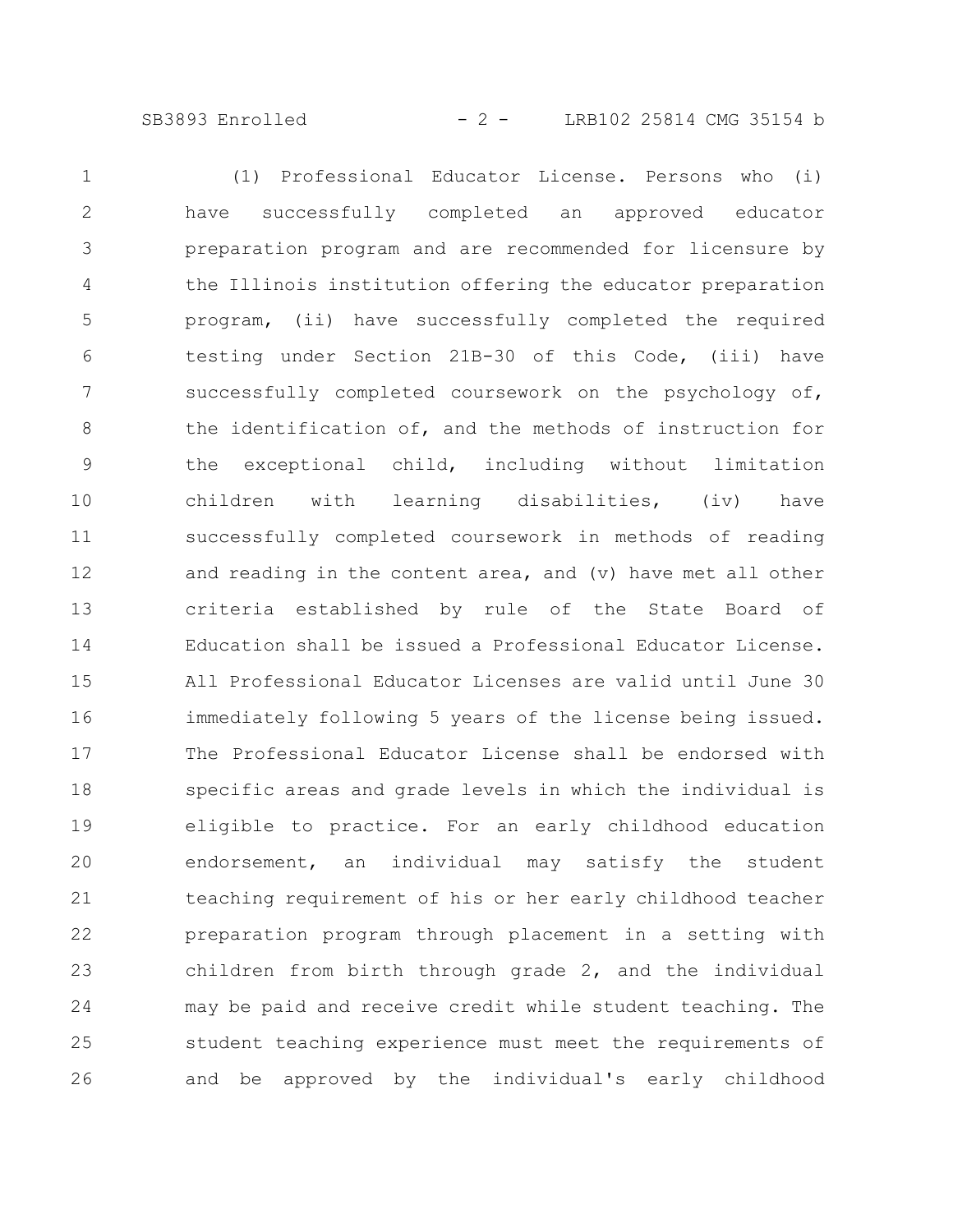SB3893 Enrolled - 3 - LRB102 25814 CMG 35154 b

1

18

teacher preparation program.

Individuals can receive subsequent endorsements on the Professional Educator License. Subsequent endorsements shall require a minimum of 24 semester hours of coursework in the endorsement area and passage of the applicable content area test, unless otherwise specified by rule. 2 3 4 5 6

(2) Educator License with Stipulations. An Educator License with Stipulations shall be issued an endorsement that limits the license holder to one particular position or does not require completion of an approved educator program or both. 7 8 9 10 11

An individual with an Educator License with Stipulations must not be employed by a school district or any other entity to replace any presently employed teacher who otherwise would not be replaced for any reason. 12 13 14 15

An Educator License with Stipulations may be issued with the following endorsements: 16 17

(A) (Blank).

(B) Alternative provisional educator. An alternative provisional educator endorsement on an Educator License with Stipulations may be issued to an applicant who, at the time of applying for the endorsement, has done all of the following: 19 20 21 22 23

(i) Graduated from a regionally accredited college or university with a minimum of a bachelor's degree. 24 25 26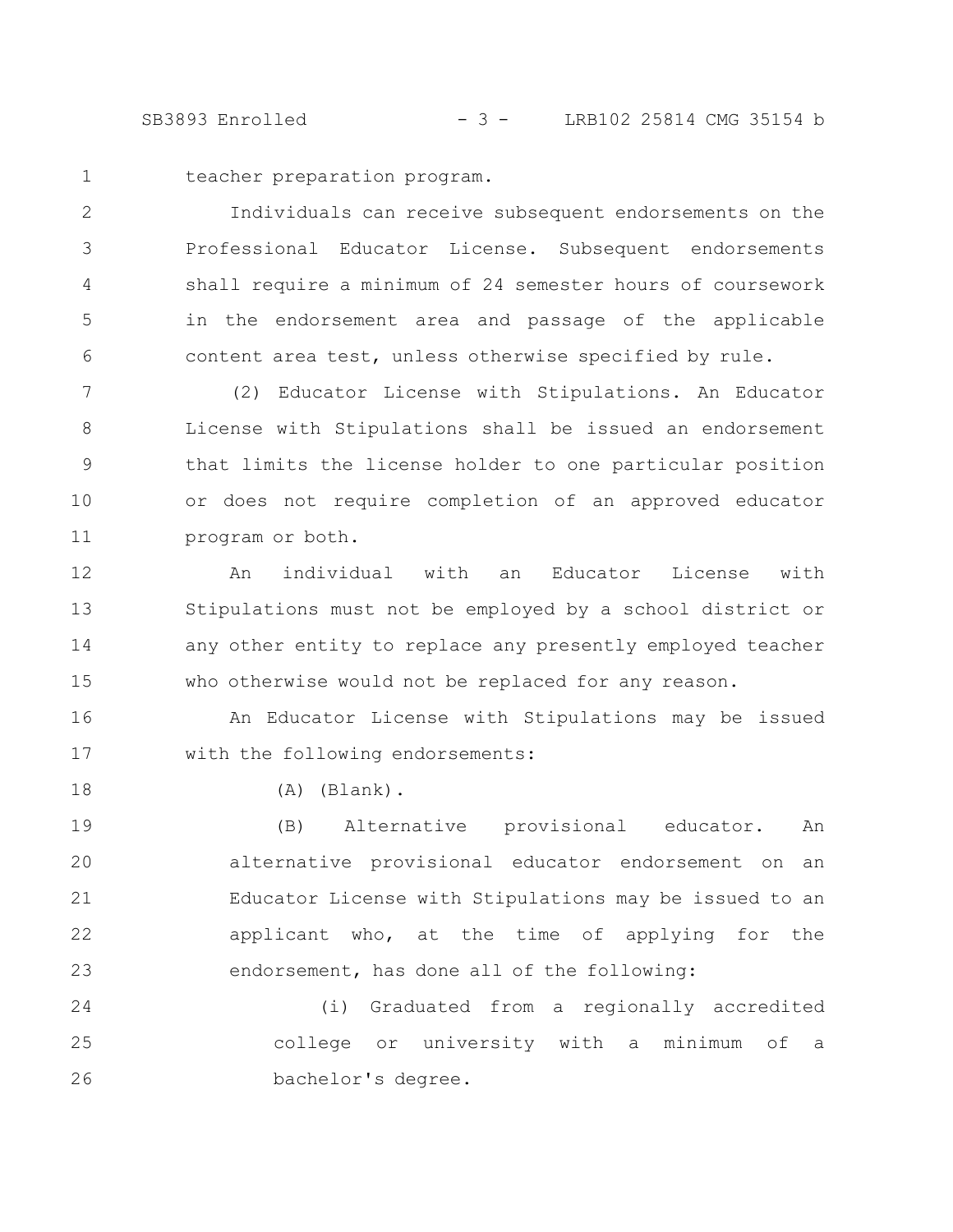5

6

(ii) Successfully completed the first phase of the Alternative Educator Licensure Program for Teachers, as described in Section 21B-50 of this Code. 1 2 3 4

(iii) Passed a content area test, as required under Section 21B-30 of this Code.

The alternative provisional educator endorsement is valid for 2 years of teaching and may be renewed for a third year by an individual meeting the requirements set forth in Section 21B-50 of this Code. 7 8 9 10

(C) Alternative provisional superintendent. An alternative provisional superintendent endorsement on an Educator License with Stipulations entitles the holder to serve only as a superintendent or assistant superintendent in a school district's central office. This endorsement may only be issued to an applicant who, at the time of applying for the endorsement, has done all of the following: 11 12 13 14 15 16 17 18

(i) Graduated from a regionally accredited college or university with a minimum of a master's degree in a management field other than education. 19 20 21

(ii) Been employed for a period of at least 5 years in a management level position in a field other than education. 22 23 24

(iii) Successfully completed the first phase of an alternative route to superintendent 25 26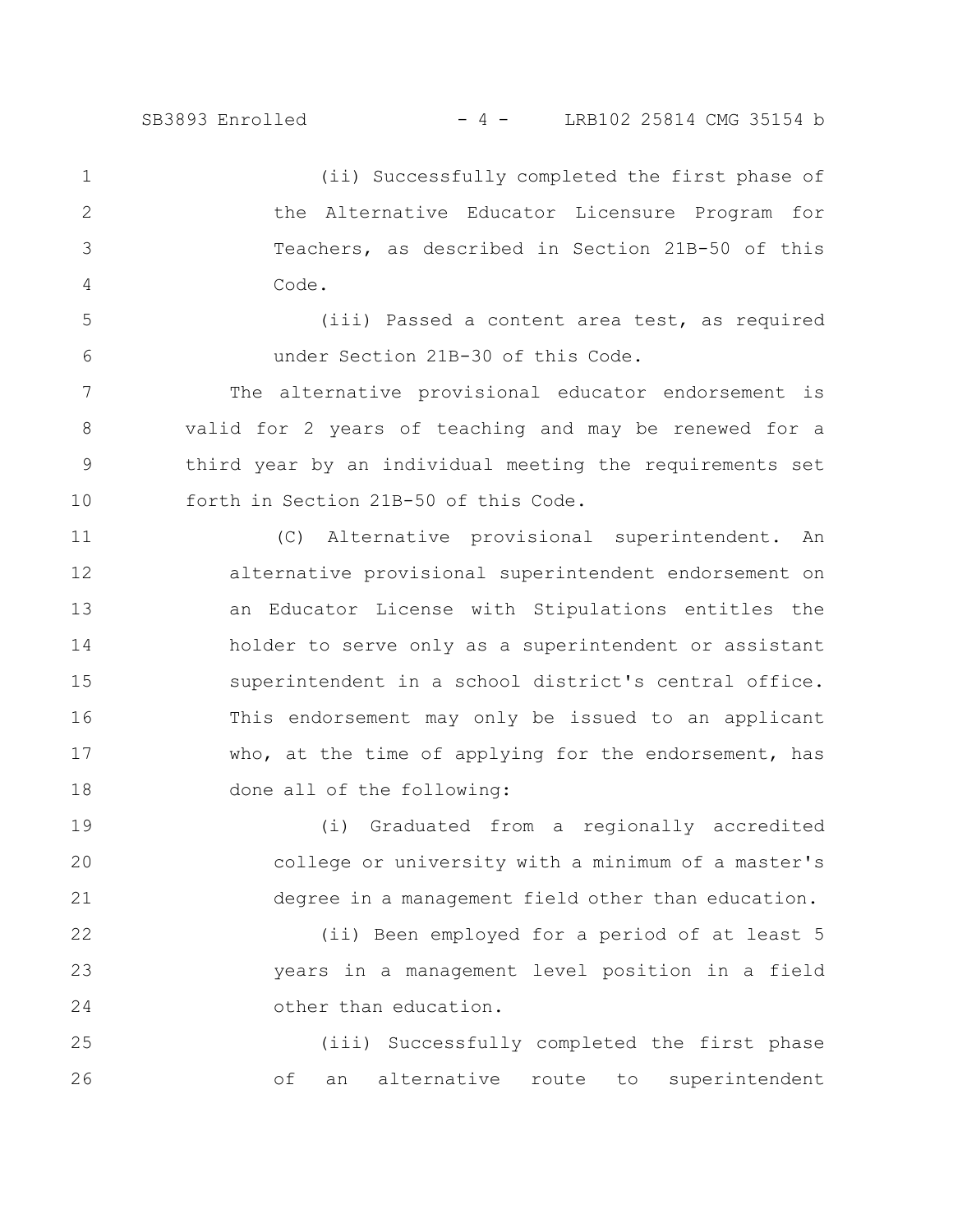1

2

5

6

7

endorsement program, as provided in Section 21B-55 of this Code.

(iv) Passed a content area test required under Section 21B-30 of this Code. 3 4

The endorsement is valid for 2 fiscal years in order to complete one full year of serving as a superintendent or assistant superintendent.

8

(D) (Blank).

(E) Career and technical educator. A career and technical educator endorsement on an Educator License with Stipulations may be issued to an applicant who has a minimum of 60 semester hours of coursework from a regionally accredited institution of higher education or an accredited trade and technical institution and has a minimum of 2,000 hours of experience outside of education in each area to be taught. 9 10 11 12 13 14 15 16

The career and technical educator endorsement on an Educator License with Stipulations is valid until June 30 immediately following 5 years of the endorsement being issued and may be renewed. 17 18 19 20

An individual who holds a valid career and technical educator endorsement on an Educator License with Stipulations but does not hold a bachelor's degree may substitute teach in career and technical education classrooms. 21 22 23 24 25

26

(F) Part-time provisional career and technical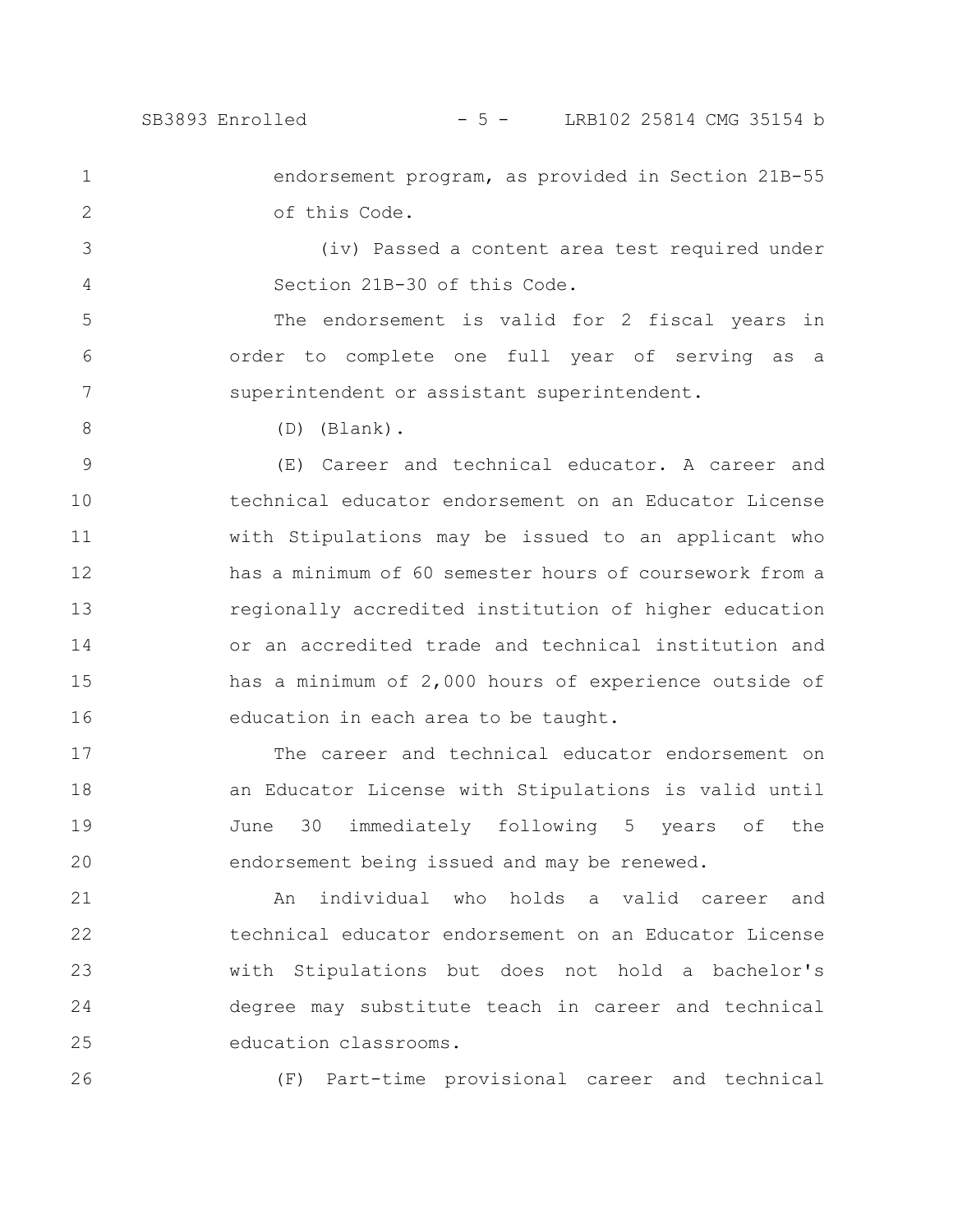educator or provisional career and technical educator. A part-time provisional career and technical educator endorsement or a provisional career and technical educator endorsement on an Educator License with Stipulations may be issued to an applicant who has a minimum of 8,000 hours of work experience in the skill for which the applicant is seeking the endorsement. It is the responsibility of each employing school board and regional office of education to provide verification, in writing, to the State Superintendent of Education at the time the application is submitted that no qualified teacher holding a Professional Educator License or an Educator License with Stipulations with a career and technical educator endorsement is available and that actual circumstances require such issuance. 1 2 3 4 5 6 7 8 9 10 11 12 13 14 15 16

The provisional career and technical educator endorsement on an Educator License with Stipulations is valid until June 30 immediately following 5 years of the endorsement being issued and may be renewed for 5 years. 17 18 19 20 21

A part-time provisional career and technical educator endorsement on an Educator License with Stipulations may be issued for teaching no more than 2 courses of study for grades 6 through 12. The part-time provisional career and technical educator 22 23 24 25 26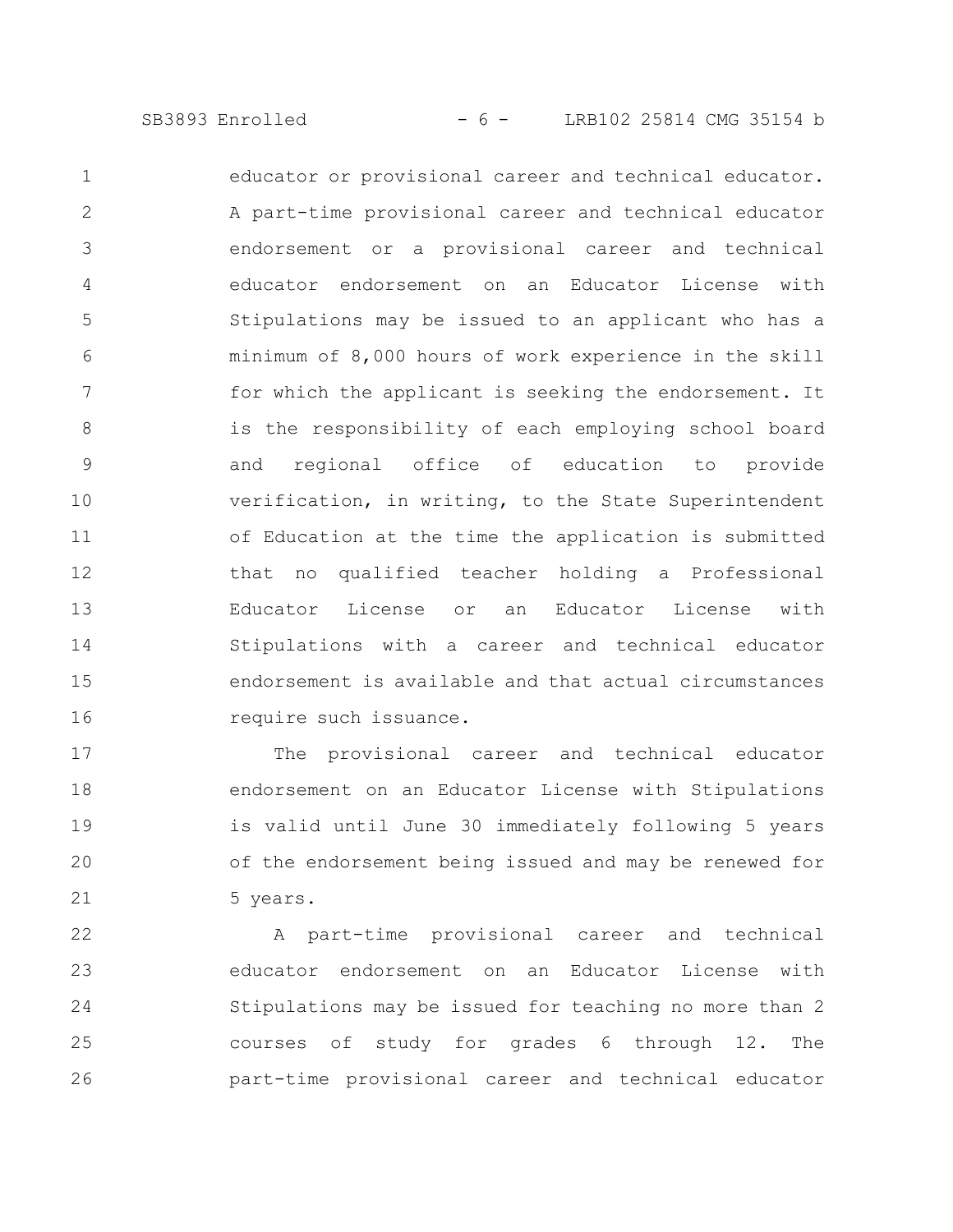endorsement on an Educator License with Stipulations is valid until June 30 immediately following 5 years of the endorsement being issued and may be renewed for 5 years if the individual makes application for renewal. 1 2 3 4 5

An individual who holds a provisional or part-time provisional career and technical educator endorsement on an Educator License with Stipulations but does not hold a bachelor's degree may substitute teach in career and technical education classrooms. 6 7 8 9 10

(G) Transitional bilingual educator. A transitional bilingual educator endorsement on an Educator License with Stipulations may be issued for the purpose of providing instruction in accordance with Article 14C of this Code to an applicant who provides satisfactory evidence that he or she meets all of the following requirements: 11 12 13 14 15 16 17

(i) Possesses adequate speaking, reading, and writing ability in the language other than English in which transitional bilingual education is offered. 18 19 20 21

(ii) Has the ability to successfully communicate in English. 22 23

(iii) Either possessed, within 5 years previous to his or her applying for a transitional bilingual educator endorsement, a valid and 24 25 26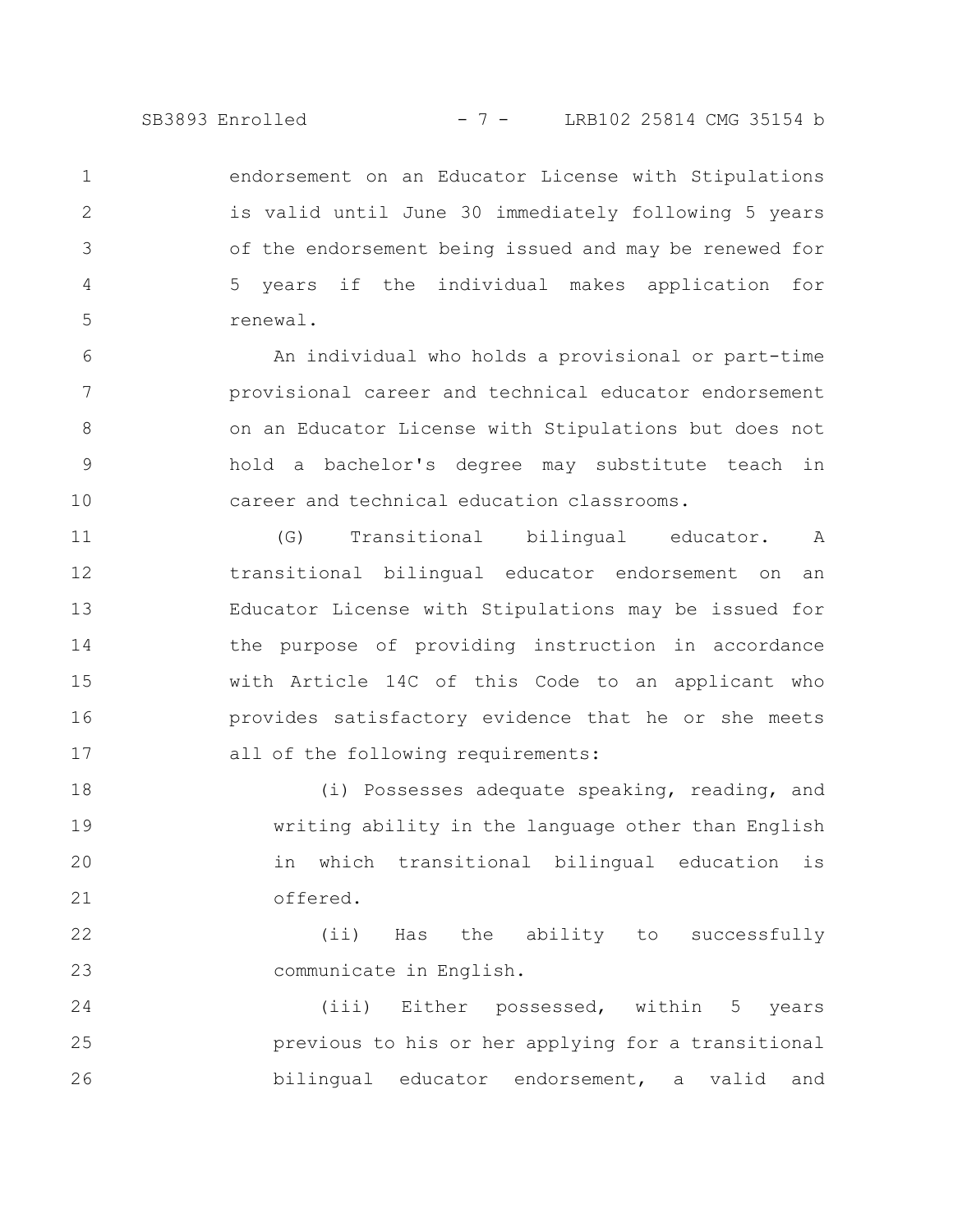SB3893 Enrolled - 8 - LRB102 25814 CMG 35154 b

comparable teaching certificate or comparable authorization issued by a foreign country or holds a degree from an institution of higher learning in a foreign country that the State Educator Preparation and Licensure Board determines to be the equivalent of a bachelor's degree from a regionally accredited institution of higher learning in the United States. 1 2 3 4 5 6 7 8

A transitional bilingual educator endorsement shall be valid for prekindergarten through grade 12, is valid until June 30 immediately following 5 years of the endorsement being issued, and shall not be renewed. 9 10 11 12 13

Persons holding a transitional bilingual educator endorsement shall not be employed to replace any presently employed teacher who otherwise would not be replaced for any reason. 14 15 16 17

(H) Language endorsement. In an effort to alleviate the shortage of teachers speaking a language other than English in the public schools, an individual who holds an Educator License with Stipulations may also apply for a language endorsement, provided that the applicant provides satisfactory evidence that he or she meets all of the following requirements: 18 19 20 21 22 23 24 25

(i) Holds a transitional bilingual 26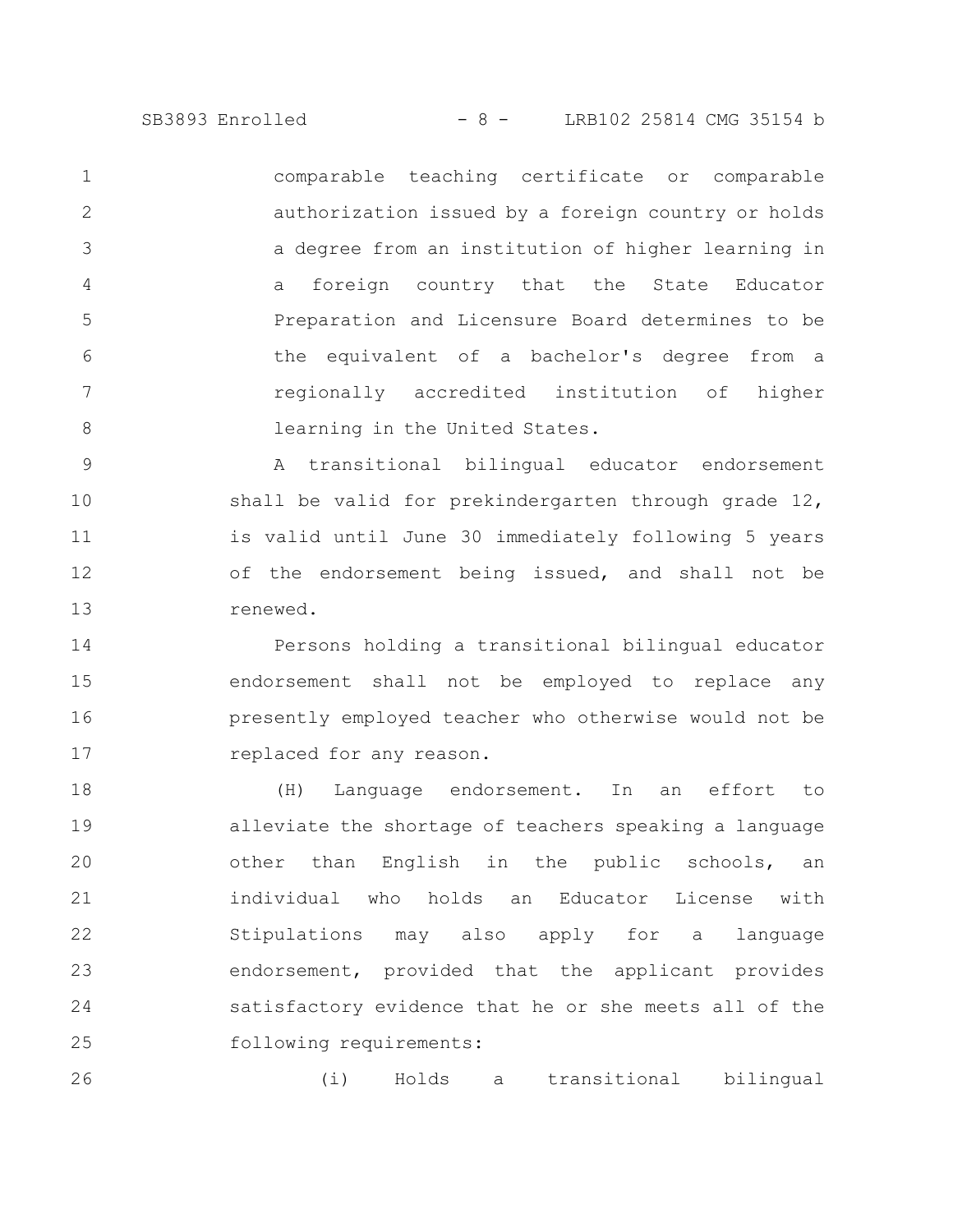1

2

3

4

5

endorsement.

(ii) Has demonstrated proficiency in the language for which the endorsement is to be issued by passing the applicable language content test required by the State Board of Education.

(iii) Holds a bachelor's degree or higher from a regionally accredited institution of higher education or, for individuals educated in a country other than the United States, holds a degree from an institution of higher learning in a foreign country that the State Educator Preparation and Licensure Board determines to be the equivalent of a bachelor's degree from a regionally accredited institution of higher learning in the United States. 6 7 8 9 10 11 12 13 14 15

16

(iv) (Blank).

A language endorsement on an Educator License with Stipulations is valid for prekindergarten through grade 12 for the same validity period as the individual's transitional bilingual educator endorsement on the Educator License with Stipulations and shall not be renewed. 17 18 19 20 21 22

(I) Visiting international educator. A visiting international educator endorsement on an Educator License with Stipulations may be issued to an individual who is being recruited by a particular 23 24 25 26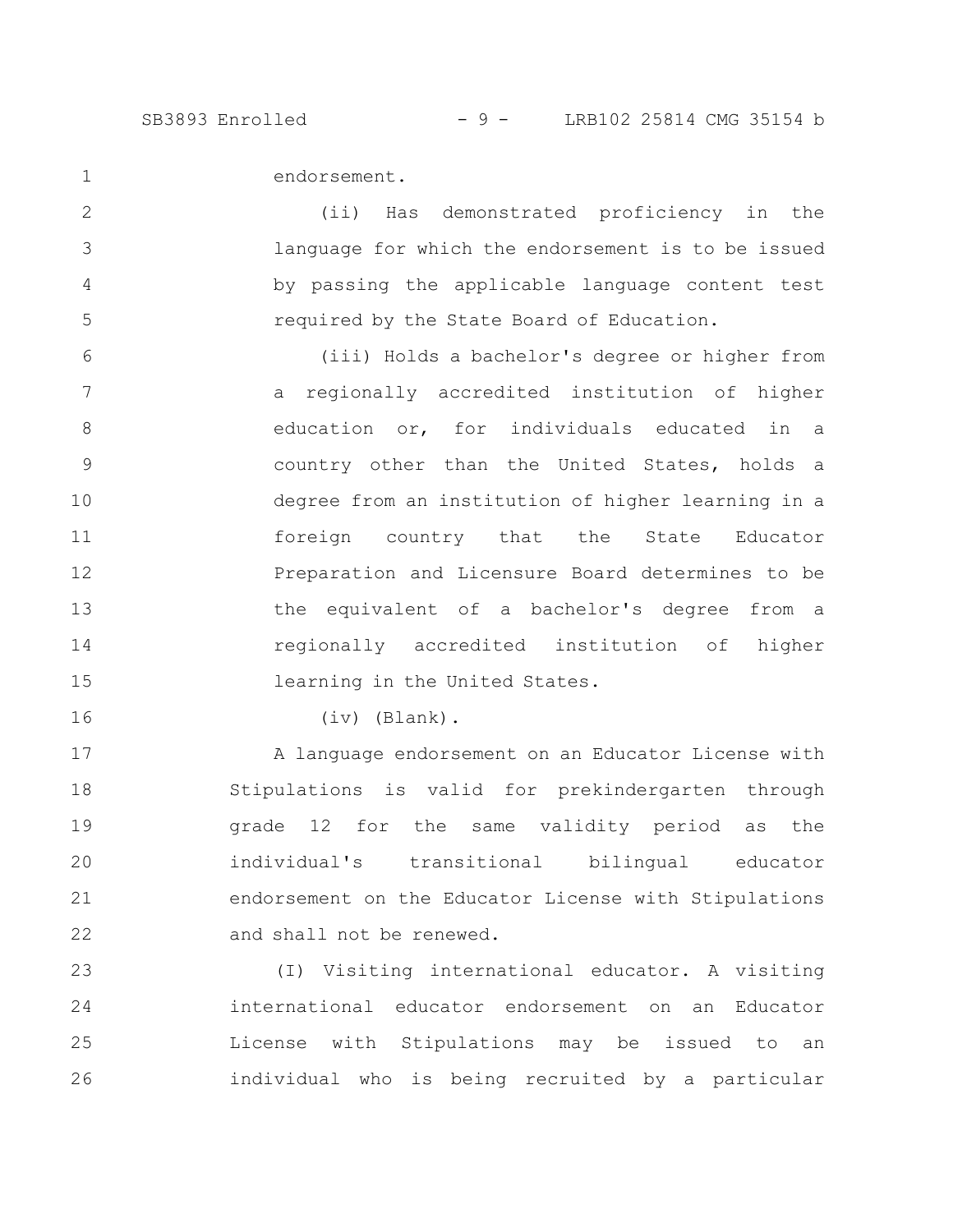SB3893 Enrolled - 10 - LRB102 25814 CMG 35154 b

school district that conducts formal recruitment programs outside of the United States to secure the services of qualified teachers and who meets all of the following requirements: 1 2 3 4

5

6

7

8

26

(i) Holds the equivalent of a minimum of a bachelor's degree issued in the United States.

> (ii) Has been prepared as a teacher at the grade level for which he or she will be employed.

(iii) Has adequate content knowledge in the subject to be taught. 9 10

(iv) Has an adequate command of the English language. 11 12

A holder of a visiting international educator endorsement on an Educator License with Stipulations shall be permitted to teach in bilingual education programs in the language that was the medium of instruction in his or her teacher preparation program, provided that he or she passes the English Language Proficiency Examination or another test of writing skills in English identified by the State Board of Education, in consultation with the State Educator Preparation and Licensure Board. 13 14 15 16 17 18 19 20 21 22

A visiting international educator endorsement on an Educator License with Stipulations is valid for 5 years and shall not be renewed. 23 24 25

(J) Paraprofessional educator. A paraprofessional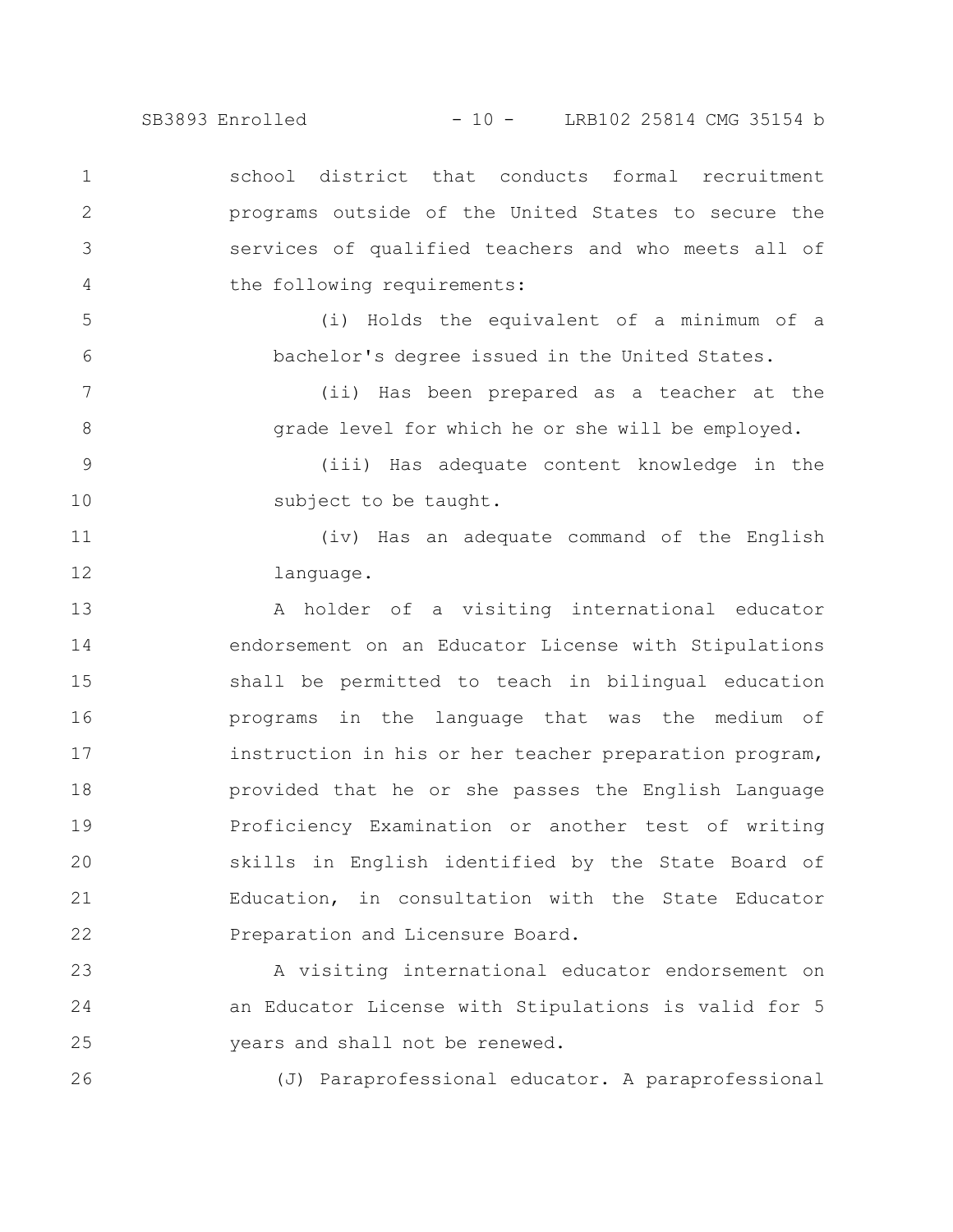educator endorsement on an Educator License with Stipulations may be issued to an applicant who holds a high school diploma or its recognized equivalent and either holds an associate's degree or a minimum of 60 semester hours of credit from a regionally accredited institution of higher education or has passed a paraprofessional competency test under subsection (c-5) of Section 21B-30. The paraprofessional educator endorsement is valid until June 30 immediately following 5 years of the endorsement being issued and may be renewed through application and payment of the appropriate fee, as required under Section 21B-40 of this Code. An individual who holds only a paraprofessional educator endorsement is not subject to additional requirements in order to renew the endorsement. 1 2 3 4 5 6 7 8 9 10 11 12 13 14 15 16

(K) Chief school business official. A chief school business official endorsement on an Educator License with Stipulations may be issued to an applicant who qualifies by having a master's degree or higher, 2 years of full-time administrative experience in school business management or 2 years of university-approved practical experience, and a minimum of 24 semester hours of graduate credit in a program approved by the State Board of Education for the preparation of school business administrators and by passage of the 17 18 19 20 21 22 23 24 25 26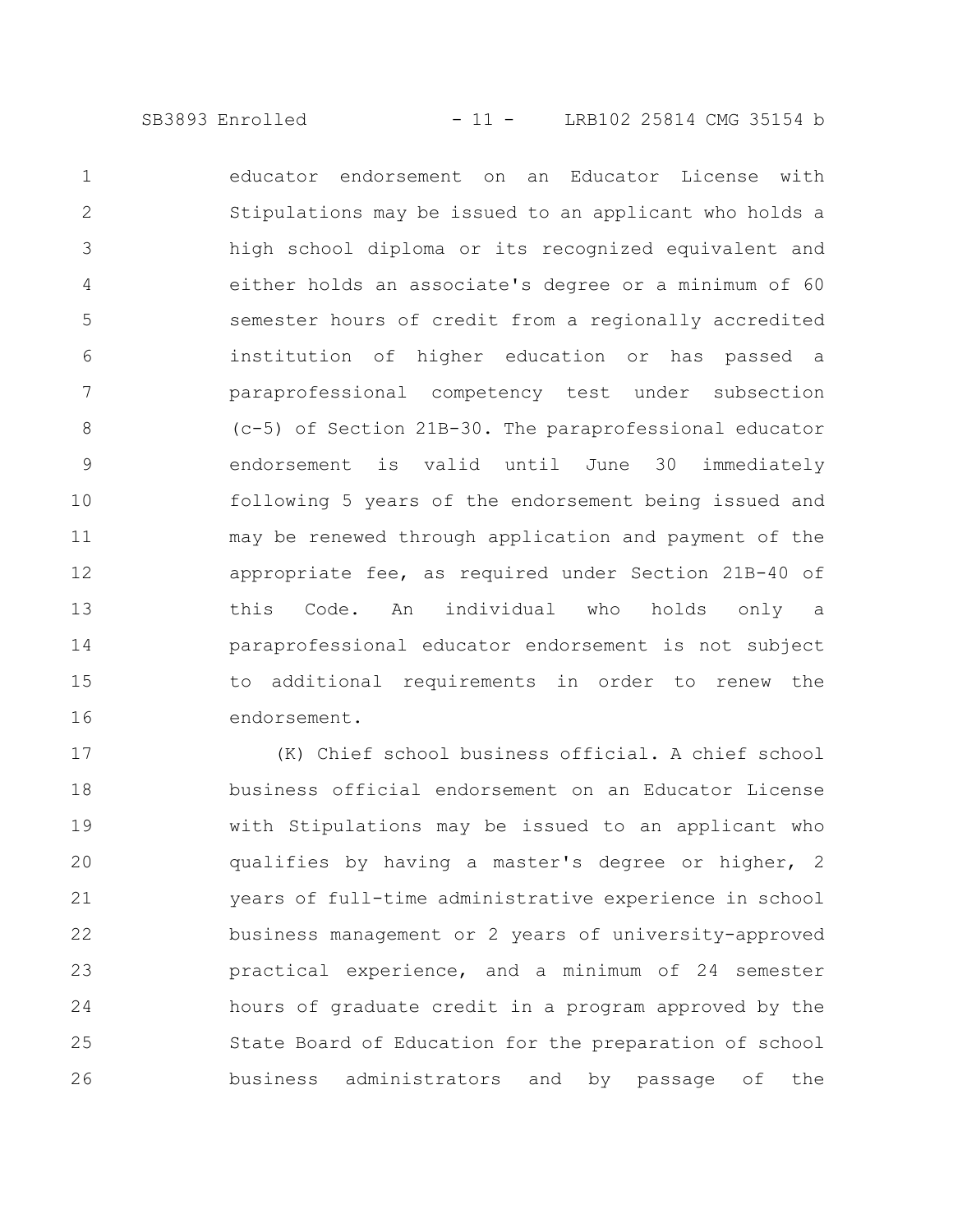SB3893 Enrolled - 12 - LRB102 25814 CMG 35154 b

applicable State tests, including an applicable content area test. 1 2

The chief school business official endorsement may also be affixed to the Educator License with Stipulations of any holder who qualifies by having a master's degree in business administration, finance, accounting, or public administration and who completes an additional 6 semester hours of internship in school business management from a regionally accredited institution of higher education and passes the applicable State tests, including an applicable content area test. This endorsement shall be required for any individual employed as a chief school business official. 3 4 5 6 7 8 9 10 11 12 13 14

The chief school business official endorsement on an Educator License with Stipulations is valid until June 30 immediately following 5 years of the endorsement being issued and may be renewed if the license holder completes renewal requirements as required for individuals who hold a Professional Educator License endorsed for chief school business official under Section 21B-45 of this Code and such rules as may be adopted by the State Board of Education. 15 16 17 18 19 20 21 22 23 24

The State Board of Education shall adopt any rules necessary to implement Public Act 100-288. 25 26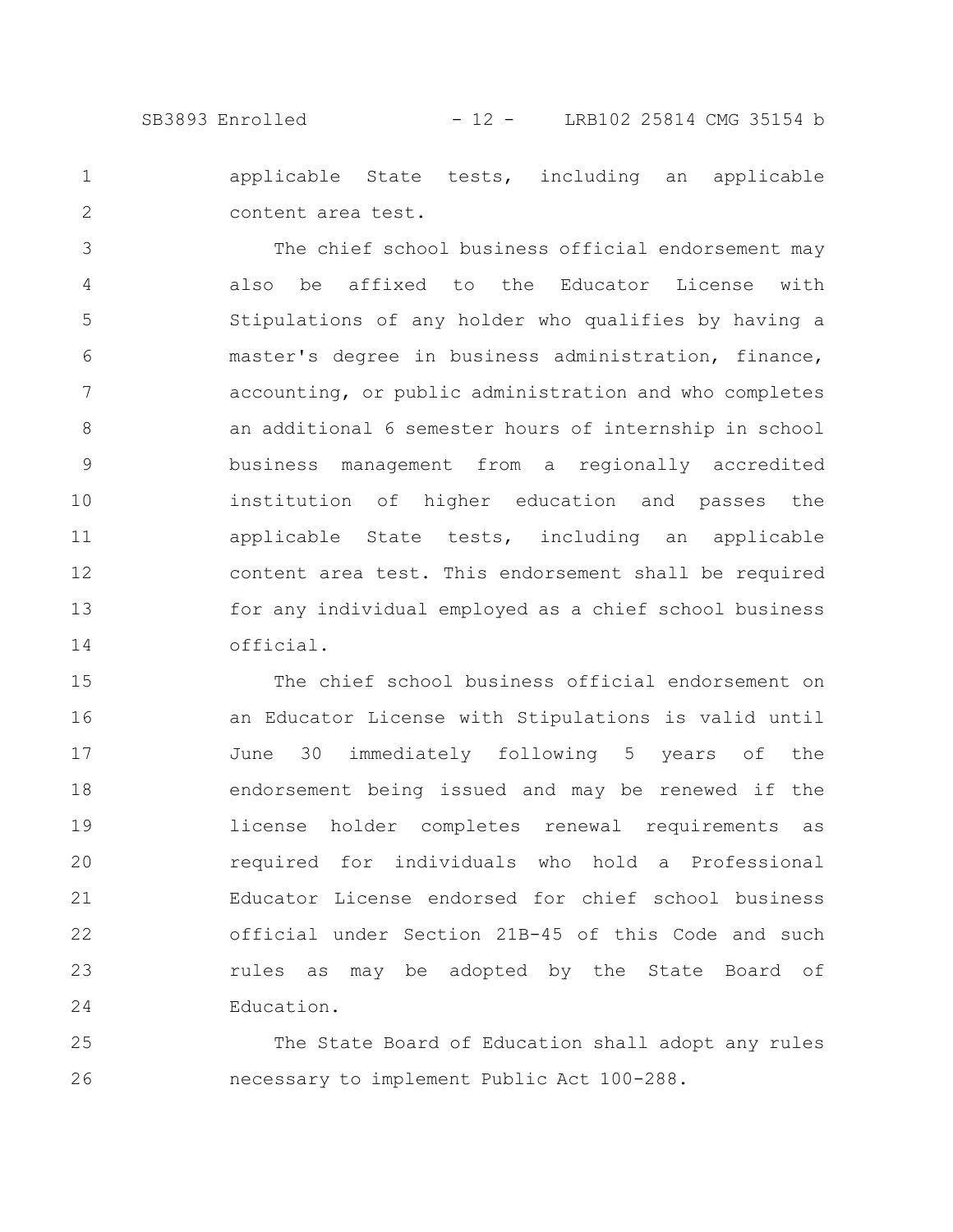SB3893 Enrolled - 13 - LRB102 25814 CMG 35154 b

(L) Provisional in-state educator. A provisional in-state educator endorsement on an Educator License with Stipulations may be issued to a candidate who has completed an Illinois-approved educator preparation program at an Illinois institution of higher education and who has not successfully completed an evidence-based assessment of teacher effectiveness but who meets all of the following requirements: (i) Holds at least a bachelor's degree. (ii) Has completed an approved educator preparation program at an Illinois institution. (iii) Has passed an applicable content area test, as required by Section 21B-30 of this Code. (iv) Has attempted an evidence-based assessment of teacher effectiveness and received a minimum score on that assessment, as established 1 2 3 4 5 6 7 8 9 10 11 12 13 14 15 16

> by the State Board of Education in consultation with the State Educator Preparation and Licensure Board.

A provisional in-state educator endorsement on an Educator License with Stipulations is valid for one full fiscal year after the date of issuance and may not be renewed. 20 21 22 23

17

18

19

24

(M) (Blank).

(N) Specialized services. A specialized services endorsement on an Educator License with Stipulations 25 26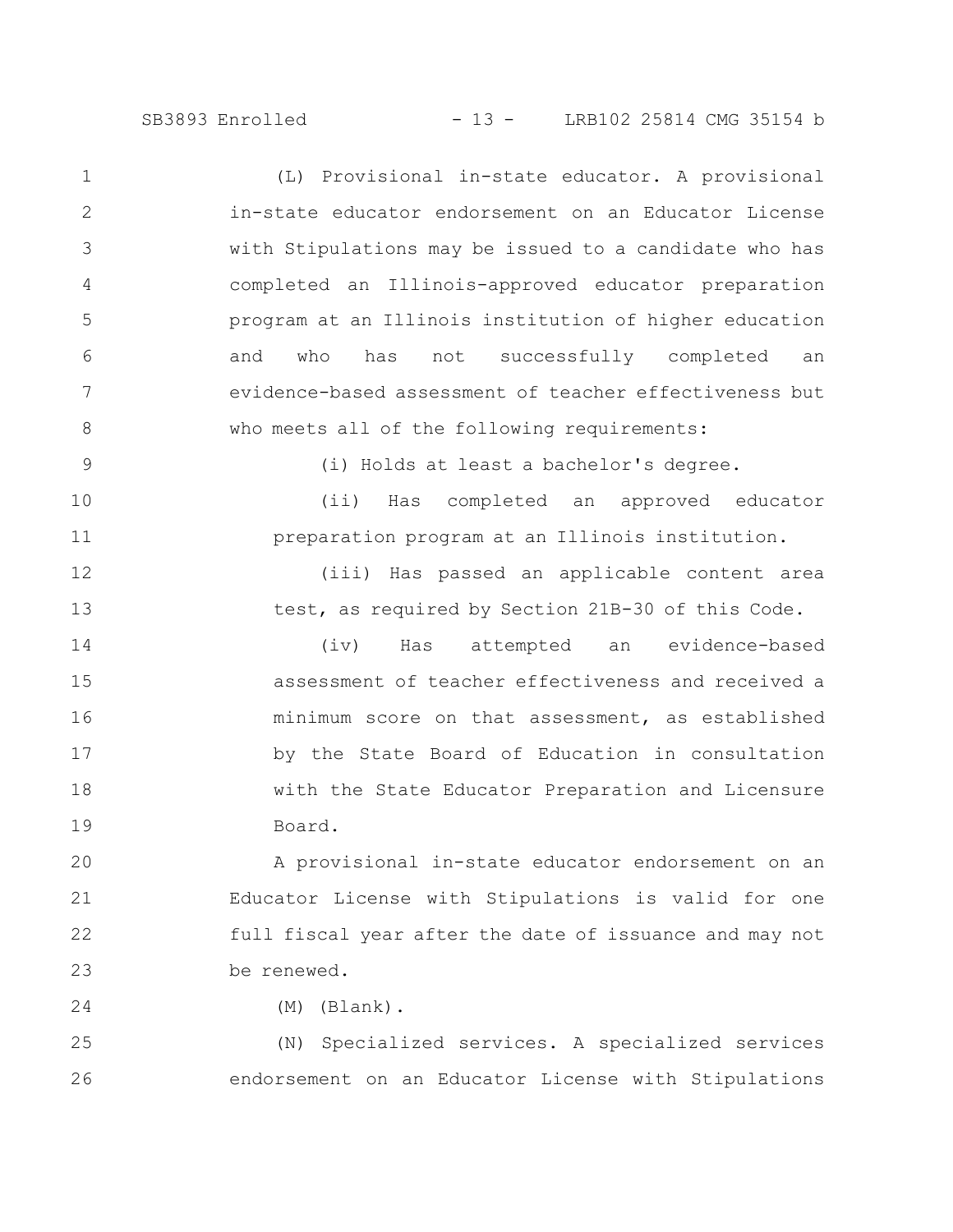SB3893 Enrolled - 14 - LRB102 25814 CMG 35154 b

1

10

may be issued as defined and specified by rule.

(3) Substitute Teaching License. A Substitute Teaching License may be issued to qualified applicants for substitute teaching in all grades of the public schools, prekindergarten through grade 12. Substitute Teaching Licenses are not eligible for endorsements. Applicants for a Substitute Teaching License must hold a bachelor's degree or higher from a regionally accredited institution of higher education. 2 3 4 5 6 7 8 9

Substitute Teaching Licenses are valid for 5 years.

Substitute Teaching Licenses are valid for substitute teaching in every county of this State. If an individual has had his or her Professional Educator License or Educator License with Stipulations suspended or revoked, then that individual is not eligible to obtain a Substitute Teaching License. 11 12 13 14 15 16

A substitute teacher may only teach in the place of a licensed teacher who is under contract with the employing board. If, however, there is no licensed teacher under contract because of an emergency situation, then a district may employ a substitute teacher for no longer than 30 calendar days per each vacant position in the district if the district notifies the appropriate regional office of education within 5 business days after the employment of the substitute teacher in the emergency situation. An emergency situation is one in which an 17 18 19 20 21 22 23 24 25 26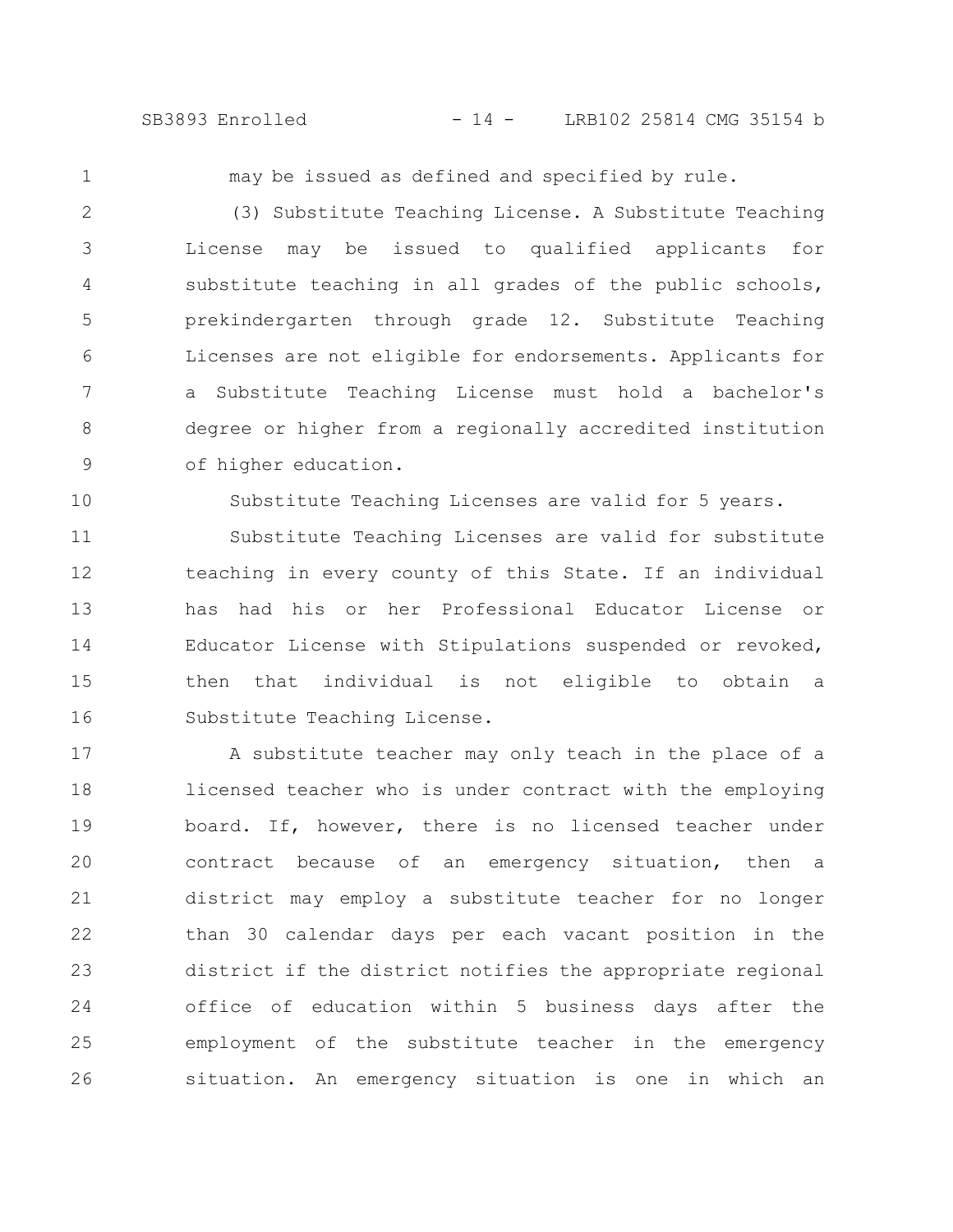SB3893 Enrolled - 15 - LRB102 25814 CMG 35154 b

unforeseen vacancy has occurred and (i) a teacher is unable to fulfill his or her contractual duties or (ii) teacher capacity needs of the district exceed previous indications, and the district is actively engaged in advertising to hire a fully licensed teacher for the vacant position. 1 2 3 4 5 6

There is no limit on the number of days that a substitute teacher may teach in a single school district, provided that no substitute teacher may teach for longer than 120 days beginning with the 2021-2022 school year through the 2022-2023 school year, otherwise 90 school days for any one licensed teacher under contract in the same school year. A substitute teacher who holds a Professional Educator License or Educator License with Stipulations shall not teach for more than 120 school days for any one licensed teacher under contract in the same school year. The limitations in this paragraph (3) on the number of days a substitute teacher may be employed do not apply to any school district operating under Article 34 of this Code. 7 8 9 10 11 12 13 14 15 16 17 18 19 20

A school district may not require an individual who holds a valid Professional Educator License or Educator License with Stipulations to seek or hold a Substitute Teaching License to teach as a substitute teacher. 21 22 23 24

(4) Short-Term Substitute Teaching License. Beginning on July 1, 2018 and until June 30, 2023, the State Board of 25 26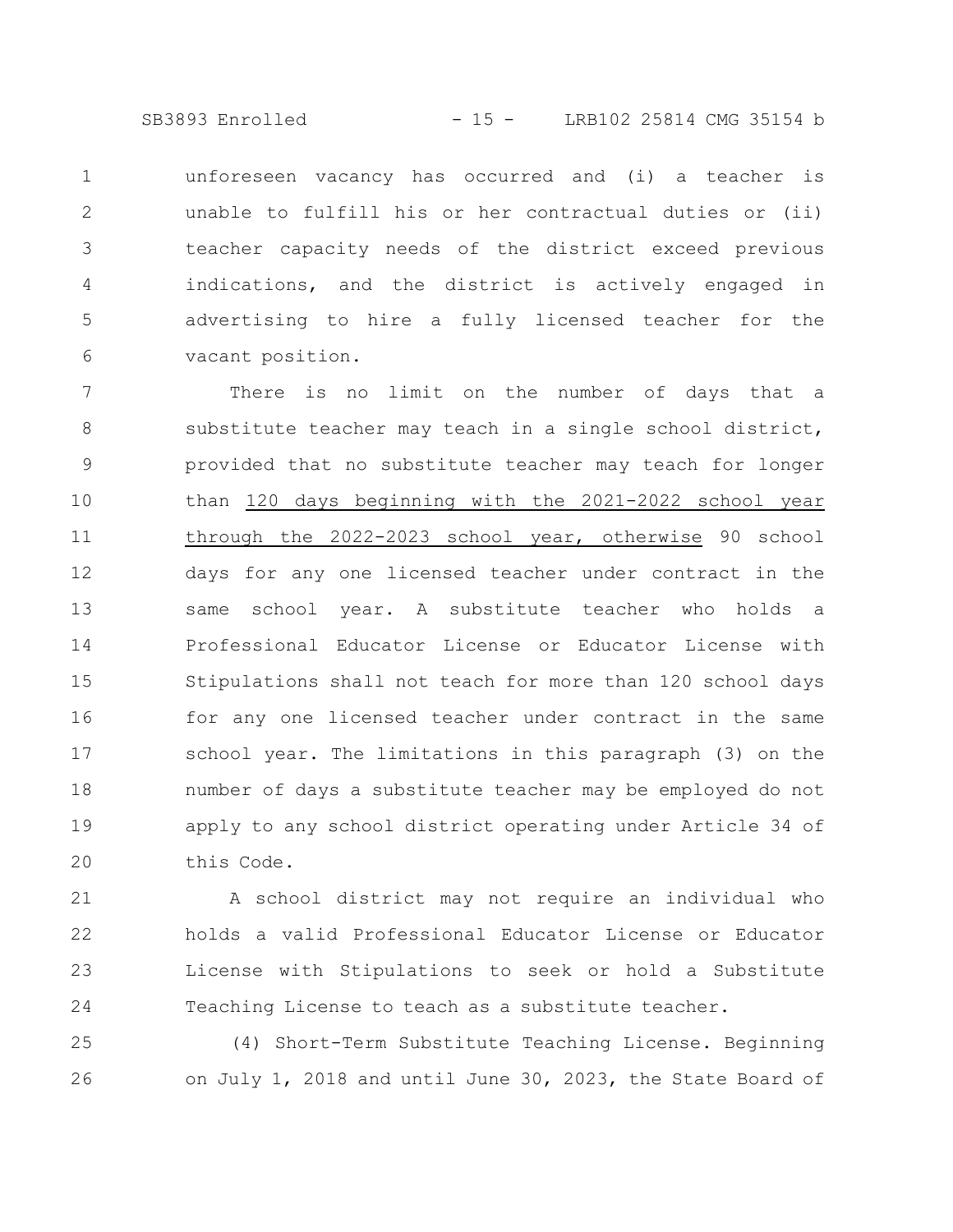SB3893 Enrolled - 16 - LRB102 25814 CMG 35154 b

Education may issue a Short-Term Substitute Teaching License. A Short-Term Substitute Teaching License may be issued to a qualified applicant for substitute teaching in all grades of the public schools, prekindergarten through grade 12. Short-Term Substitute Teaching Licenses are not eligible for endorsements. Applicants for a Short-Term Substitute Teaching License must hold an associate's degree or have completed at least 60 credit hours from a regionally accredited institution of higher education. 1 2 3 4 5 6 7 8 9

Short-Term Substitute Teaching Licenses are valid for substitute teaching in every county of this State. If an individual has had his or her Professional Educator License or Educator License with Stipulations suspended or revoked, then that individual is not eligible to obtain a Short-Term Substitute Teaching License. 10 11 12 13 14 15

The provisions of Sections 10-21.9 and 34-18.5 of this Code apply to short-term substitute teachers. 16 17

An individual holding a Short-Term Substitute Teaching License may teach no more than 5 consecutive days per licensed teacher who is under contract. For teacher absences lasting 6 or more days per licensed teacher who is under contract, a school district may not hire an individual holding a Short-Term Substitute Teaching License. An individual holding a Short-Term Substitute Teaching License must complete the training program under Section 10-20.67 or 34-18.60 of this Code to be eligible 18 19 20 21 22 23 24 25 26